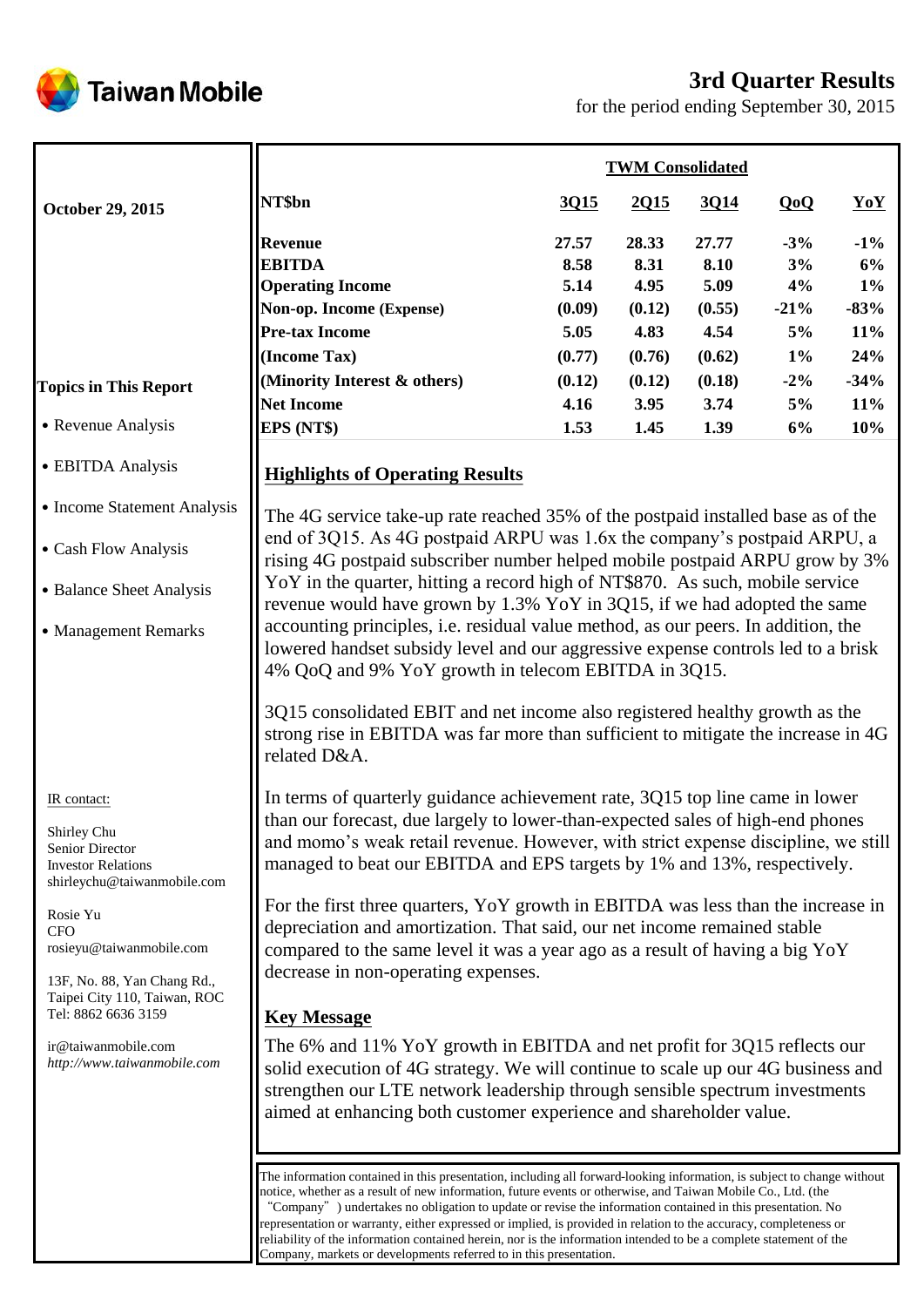

#### **o I. Revenue Analysis**

### **Table 1. Key Operational Data**

| <b>Residual Value (NT\$bn)</b> | 3015  | 2015  | 3014  | 0 <sub>0</sub> | YoY   |
|--------------------------------|-------|-------|-------|----------------|-------|
| Mobile Service Revenue         | 16.45 | 16.41 | 16.24 | 0%             | 1%    |
| Postpaid ARPU (NT\$)           | 870   | 861   | 843   | $1\%$          | 3%    |
| Blended ARPU (NT\$)            | 734   | 739   | 726   | $-1\%$         | $1\%$ |
| Telecom Service Revenue        | 17.63 | 17.69 | 17.42 | 0%             | $1\%$ |

| <b>Revenue (NT\$bn)</b> | 3015  | <b>2Q15</b> | 3Q14  | QoQ    | YoY    |
|-------------------------|-------|-------------|-------|--------|--------|
| Telecom                 | 19.56 | 20.48       | 19.87 | $-5%$  | $-2\%$ |
| Service                 | 15.31 | 15.42       | 15.36 | $-1\%$ | 0%     |
| Device Sales            | 4.24  | 5.07        | 4.51  | $-16%$ | $-6%$  |
| <b>CATV</b>             | 1.63  | 1.63        | 1.60  | $0\%$  | 2%     |
| - Pay-TV Related        | 1.11  | 1.12        | 1.10  | 0%     | $1\%$  |
| - Broadband             | 0.32  | 0.32        | 0.31  | 1%     | 5%     |
| - Content & Others      | 0.20  | 0.19        | 0.19  | 2%     | 2%     |
| Momo                    | 6.33  | 6.20        | 6.28  | 2%     | $1\%$  |
| - Online Shopping       | 4.30  | 4.10        | 3.99  | 5%     | 8%     |
| - TV Shopping & Others  | 2.03  | 2.10        | 2.29  | $-3\%$ | $-11%$ |
| Others <sup>1</sup>     | 0.15  | 0.14        | 0.11  | 4%     | 32%    |

Note 1: Other revenue primarily consists of rental income related to leases on commercial space owned by our 49.9%-held Taipei New Horizon Co., Ltd., which became a consolidated entity on Feb 21, 2014.

|                               | <b>3Q15</b> | <b>2Q15</b> | 3014  | QoQ    | YoY    |
|-------------------------------|-------------|-------------|-------|--------|--------|
| <b>Mobile Subscribers (K)</b> | 7,507       | 7,426       | 7,498 | $1\%$  | $0\%$  |
| - Postpaid                    | 5,982       | 6,001       | 6,080 | 0%     | $-2\%$ |
| <b>Monthly Churn</b>          | $1.9\%$     | 2.1%        | 2.0%  |        |        |
| - Postpaid                    | 1.5%        | 1.5%        | 1.6%  |        |        |
| MOU (bn)                      | 2.83        | 2.86        | 3.05  | $-1\%$ | $-7\%$ |
| Pay-TV Subs (K)               | 590         | 590         | 587   | $0\%$  | $1\%$  |
| Cable Broadband Subs (K)      | 197         | 195         | 187   | $1\%$  | 6%     |
| DTV Subs (K)                  | 188         | 185         | 164   | $1\%$  | 15%    |
| <b>CATV ARPU (NT\$)</b>       | <b>3Q15</b> | <b>2Q15</b> | 3Q14  | QoQ    | YoY    |
| <b>Basic TV</b>               | 489         | 493         | 493   | $-1\%$ | $-1\%$ |
| <b>Broadband</b>              | 542         | 545         | 546   | $-1\%$ | $-1\%$ |
| <b>DTV</b>                    | 132         | 133         | 133   | $-1\%$ | $-1\%$ |
| Blended <sup>1</sup>          | 812         | 812         | 801   | $0\%$  | $1\%$  |

Note 1: Cable TV & broadband related revenue (excluding content agency) divided by CATV subscriber number

### *Telecom:*

The 4G service take-up rate reached 35% of the postpaid installed base as of the end of 3Q15. As 4G postpaid ARPU was 1.6x the company's postpaid ARPU, a rising 4G postpaid subscriber number helped mobile postpaid ARPU grow by 3% YoY in the quarter, hitting a record high of NT\$870. As such, mobile service revenue would have grown by 1.3% YoY in 3Q15, if we had adopted the same accounting principles, i.e. residual value method, as our peers.

Mobile MOU (minutes of use) YoY decline in 3Q15 decelerated to 7%, aided by voice roaming.

Device sales decreased QoQ due to the lack of new flagship handset launches in 3Q15. The YoY decline was related to the later iPhone 6S arrival this year compared to when the iPhone 6 launched in 3Q14.

### *Cable:*

The YoY growth in pay-TV related revenue was resilient at 1%, underpinned by continual increases in digital TV service adoption. Our cable broadband business also benefited from a rising mix of the high-speed service, i.e. above 50Mbps, up to 35% in 3Q15 from only 25% a year ago.

### *momo*

momo derived 68% of its revenue from the online shopping business which registered an 8% YoY growth in 3Q15. However, its TV home shopping business remained lackluster.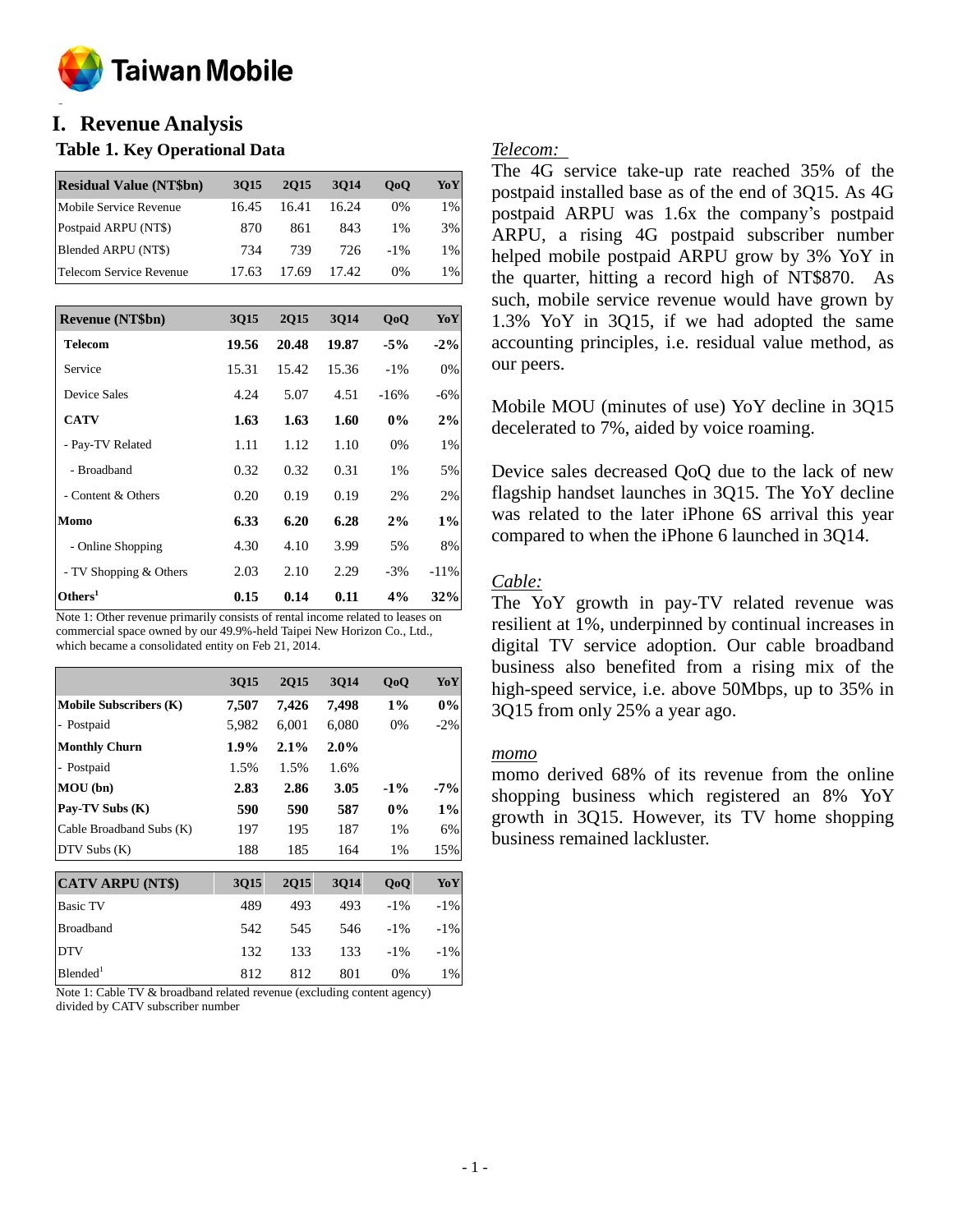

# **Table 2. EBITDA Breakdown**

| NT\$bn        | 3Q15  | 2Q15  | 3Q14  | QoQ         | YoY               |
|---------------|-------|-------|-------|-------------|-------------------|
| <b>EBITDA</b> | 8.58  | 8.31  | 8.10  | 3%          | 6%                |
| - Telecom     | 7.33  | 7.05  | 6.72  | 4%          | 9%                |
| - CATV        | 0.89  | 0.89  | 0.86  | $-1\%$      | 3%                |
| - momo        | 0.28  | 0.30  | 0.46  | $-9\%$      | $-39%$            |
| - others      | 0.06  | 0.05  | 0.07  | 18%         | $-7%$             |
| <b>Margin</b> | 31.1% | 29.3% | 29.2% | 1.8ppts     | 1.9ppts           |
| - Telecom     | 37.5% | 34.4% | 33.8% | 3.1ppts     | 3.7ppts           |
| - CATV        | 54.4% | 54.9% | 53.8% | $-0.6$ ppts | 0.6ppts           |
| - momo        | 4.4%  | 4.9%  | 7.3%  | $-0.5$ ppts | $-2.9$ ppts       |
| - others      | 42.6% | 37.3% | 60.3% |             | 5.3ppts -17.7ppts |
|               |       |       |       |             |                   |
| D&A           | 3.43  | 3.36  | 3.02  | 2%          | 14%               |
| - Telecom     | 3.08  | 3.01  | 2.69  | 2%          | 14%               |
| - CATV        | 0.23  | 0.23  | 0.21  | $-2\%$      | 7%                |

- others 0.01 0.00 0.03 NM -61% Note: The combined total of telecom, CATV, momo and others does not equal the consolidated total of each account due to minor adjustments and eliminations.

- momo 0.03 0.03 0.03 0% 0% - others 0.05 0.05 0.04 1% 27% **EBIT 5.14 4.95 5.09 4% 1%** - Telecom 4.25 4.04 4.03 5% 5% - CATV 0.66 0.66 0.65 0% 2% - momo 0.24 0.27 0.43 -10% -43%

#### **Table 3. Non-operating Item**

| NT\$bn                                           | 3015   | <b>2015</b> | 3014   | 0 <sub>0</sub> | YoY     |
|--------------------------------------------------|--------|-------------|--------|----------------|---------|
| <b>Non-Operating</b><br><b>Revenue (Expense)</b> | (0.09) | (0.12)      | (0.55) | $-21\%$        | $-83%$  |
| - Net Interest Expense                           | (0.15) | (0.14)      | (0.15) | 13%            | $-1\%$  |
| - Write-off Loss                                 | (0.06) | (0.04)      | (0.43) | 29%            | $-87\%$ |
| - Other Revenue<br>(Expense)                     | 0.12   | 0.06        | 0.04   | 88%            | 1.8x    |

### EBITDA Analysis

Due to a steadily increasing mobile service revenue coupled with fewer handset subsidies from lesser handsets sold as well as lower SAC (subscriber acquisition cost), 3Q15 telecom EBITDA rose 4% QoQ and 9% YoY.

Rising revenues in HBG's broadband and DTV businesses and effective cost controls supported a 3% YoY increase to its EBITDA in 3Q15.

momo's EBITDA margin contraction in 3Q15 was due to 1) decelerated overall revenue growth, 2) higher channel costs for its TV home shopping business and 3) lower revenue mix from its higher-margin TV home shopping business.

### D&AAnalysis

We deployed 30MHz spectrum for LTE use in 3Q15, up from 20MHz a year ago. This, together with expanding 4G network, led to a YoY increase in 3Q15 telecom D&A expenses.

The YoY increase in CATV D&A expense was a result of a rising depreciation expense from a growing installed base for the digital set-top-boxes.

### Non-Operating Item Analysis

The YoY reduction in 3Q15 non-operating expense was credited largely to lower asset write-off losses and a one-off gain from the disposal of an unused property in the quarter.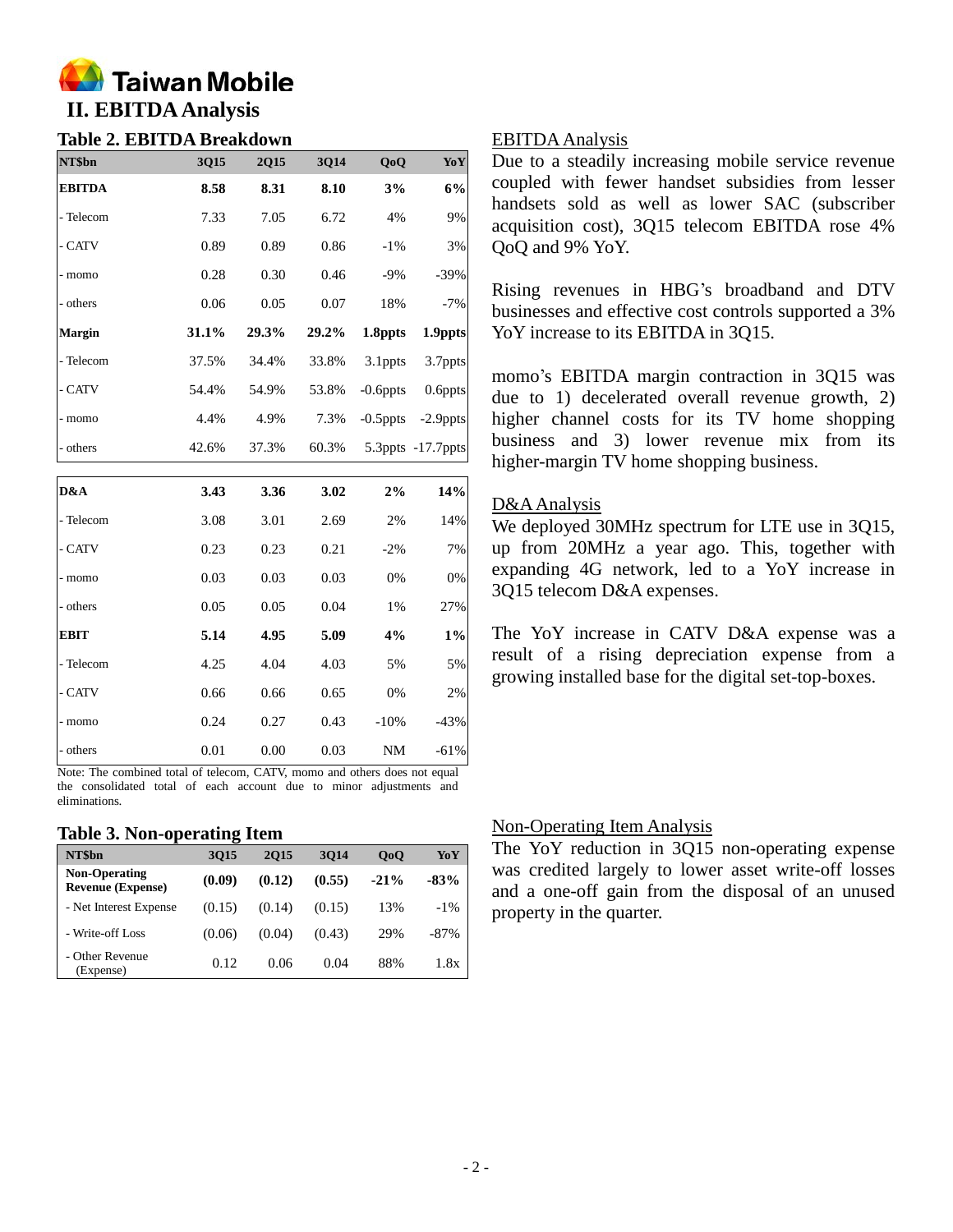# **Taiwan Mobile**

### **III. Income Statement Analysis**

### **Table 4. 3Q15 Consolidated Results vs. Forecast**

| NT\$bn                      | 3Q15   | QoQ    | YoY    | % of 3Q15<br><b>Forecast</b> |
|-----------------------------|--------|--------|--------|------------------------------|
| <b>Revenue</b>              | 27.57  | $-3%$  | $-1\%$ | 89%                          |
| <b>Operating Cost</b>       | 18.19  | $-5%$  | $-1\%$ | 86%                          |
| <b>Operating Expense</b>    | 4.23   | $-2\%$ | $-3%$  | 85%                          |
| <b>Operating Income</b>     | 5.14   | 4%     | $1\%$  | 104%                         |
| Non-op. Income<br>(Expense) | (0.09) | $-21%$ | $-83%$ | 35%                          |
| Pre-tax Income              | 5.05   | 5%     | 11%    | 108%                         |
| <b>Net Income</b>           | 4.16   | 5%     | 11%    | 111%                         |
| EPS (NT\$)                  | 1.53   | 6%     | 10%    | 113%                         |
| <b>EBITDA</b>               | 8.58   | 3%     | 6%     | 101%                         |
| <b>EBITDA</b> margin        | 31.1%  |        |        |                              |

### **Table 5. 1-3Q15 Consolidated Results vs. Forecast**

| NT\$bn                      | 1-3Q15 | YoY    | $%$ of 2015<br><b>Forecast</b> |
|-----------------------------|--------|--------|--------------------------------|
| <b>Revenue</b>              | 85.61  | 4%     | 68%                            |
| <b>Operating Cost</b>       | 58.23  | 9%     | 67%                            |
| <b>Operating Expense</b>    | 12.95  | $-2\%$ | 66%                            |
| <b>Operating Income</b>     | 14.43  | $-7%$  | 76%                            |
| Non-op. Income<br>(Expense) | (0.40) | $-48%$ | 27%                            |
| Pre-tax Income              | 14.03  | $-5%$  | 80%                            |
| <b>Net Income</b>           | 11.92  | $0\%$  | 86%                            |
| EPS (NT\$)                  | 4.38   | $-2\%$ | 87%                            |
| <b>EBITDA</b>               | 24.48  | 2%     | 74%                            |
| <b>EBITDA</b> margin        | 28.6%  |        |                                |

### Income Statement Analysis

### *3Q15*

A steady increase in 4G subscriber base has resulted in a YoY rise in telecom service revenue. The lowered handset subsidy level and our aggressive expense controls led to a brisk 3% QoQ and 6% YoY growth in EBITDA in 3Q15.

EBIT and net income in 3Q15 both also registered healthy growth as the strong rise in EBITDA was far more than sufficient enough to mitigate the increase in 4G related D&A.

3Q15 top line came in lower than our forecast, due largely to lower-than-expected sales of high-end phones and momo's weak retail revenue. However, with strict expense discipline, we still managed to beat our EBITDA and EPS targets by 1% and 13%, respectively.

### *1-3Q15*

For the first three quarters, YoY growth in EBITDA was less than the increase in D&A. That said, our net income remained stable compared to the same level it was a year ago as a result of having a big YoY decrease in non-operating expenses.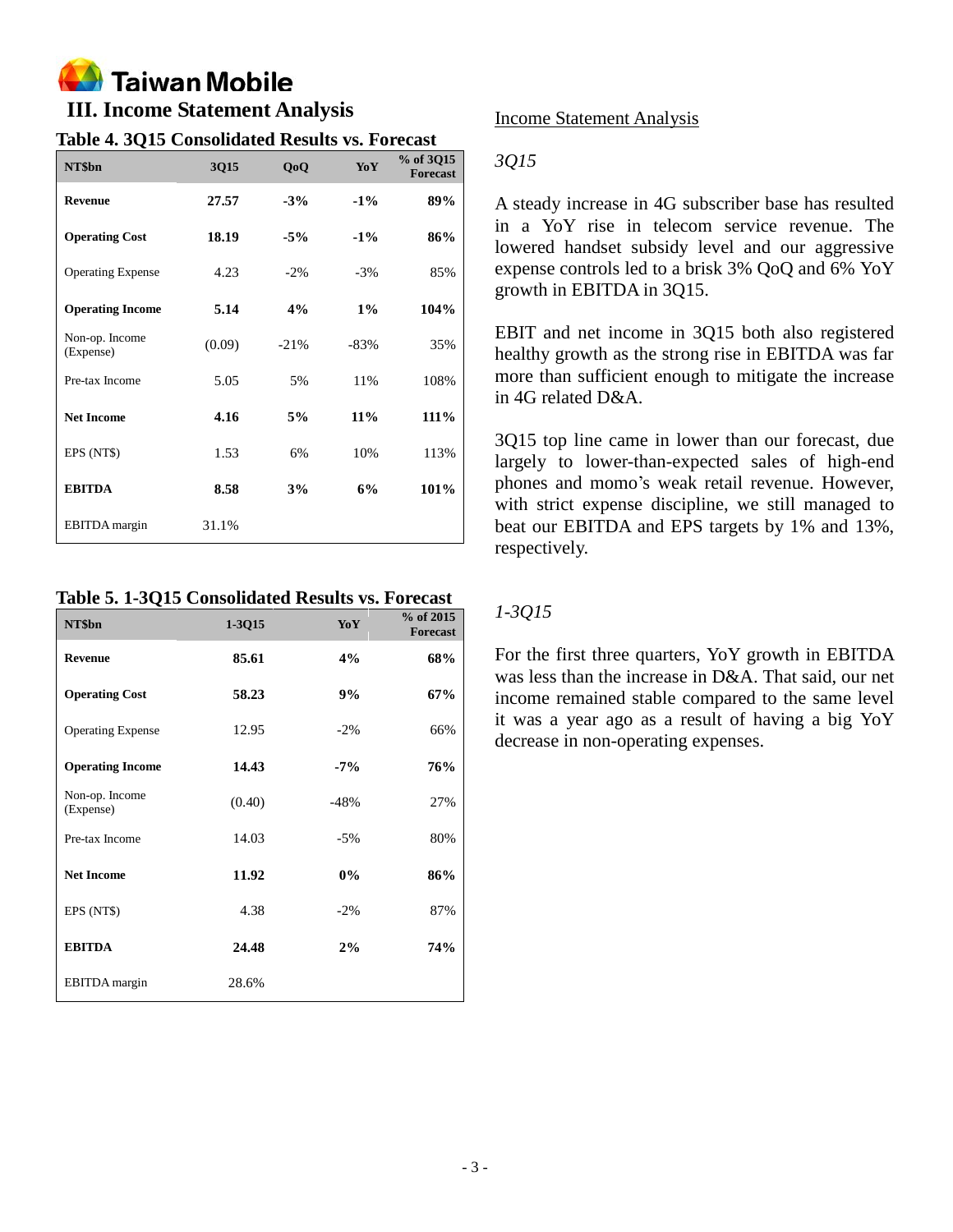

### **IV. Cash Flow Analysis**

### **Table 6. Cash Flow**

| NT\$bn                                                                                  | 3Q15        | 2Q15       | 3Q14    |
|-----------------------------------------------------------------------------------------|-------------|------------|---------|
| <b>Total Op Sources/(Uses)</b>                                                          | 7.25        | 5.44       | 7.59    |
| Pre-tax Income                                                                          | 5.05        | 4.83       | 4.54    |
| Depreciation                                                                            | 2.65        | 2.63       | 2.47    |
| Amortization                                                                            | 0.79        | 0.73       | 0.54    |
| Changes in Working Capital                                                              | (1.52)      | (2.96)     | (0.65)  |
| <b>Asset Write-off Add-backs</b>                                                        | 0.04        | 0.03       | 0.43    |
| Other Add-backs                                                                         | 0.26        | 0.18       | 0.25    |
| <b>Net Investing</b><br>Sources/(Uses)                                                  | (4.44)      | (2.30)     | (3.66)  |
| Capex <sup>1</sup>                                                                      | (2.96)      | (3.57)     | (3.59)  |
| Divestment (Acquisition)                                                                | 0.65        | (0.08)     | 0.00    |
| <b>Other Financial Assets</b><br>(Increase)                                             | (1.20)      | 1.33       | (0.17)  |
| <b>Refundable Deposits</b><br>(Increase)                                                | (1.00)      | (0.01)     | 0.01    |
| Others                                                                                  | 0.07        | 0.03       | 0.08    |
| <b>Net Financing</b><br>Sources/(Uses)                                                  | (4.33)      | (2.56)     | (2.94)  |
| Cash Dividend Payment                                                                   | (15.24)     |            | (15.06) |
| Short-Term Borrowings                                                                   | 0.70        | (1.15)     | 7.79    |
| Commercial Paper Payable<br>Increase                                                    | 10.29       | (4.59)     | 4.49    |
| Long-Term Bank Loan                                                                     | 0.09        | 4.02       | (0.11)  |
| Dividends Paid to Minority<br><b>Shareholders</b>                                       |             | (0.67)     |         |
| Others                                                                                  | (0.16)      | (0.17)     | (0.05)  |
| <b>Net Cash Position Chg.</b><br>$T_{\text{tot}} = T_{\text{tot}} = T_{\text{tot}} = T$ | (1.51)<br>c | 0.57<br>ă. | 0.99    |

1. Inclusive of prepayments for equipment and the acquisition of computer software & other intangible assets

### **Table 7. Capex & FCF**

| NT\$bn                | 3015   | <b>2Q15</b> | 3Q14 |
|-----------------------|--------|-------------|------|
| <b>Cash Capex</b>     | 2.96   | 3.57        | 3.59 |
| - Mobile              | 2.46   | 2.47        | 2.95 |
| - Fixed-line          | 0.21   | 0.48        | 0.30 |
| - Cable MSO           | 0.18   | 0.16        | 0.27 |
| - momo & others       | 0.11   | 0.46        | 0.06 |
| % of Revenue          | $11\%$ | 13%         | 13%  |
| <b>Free Cash Flow</b> | 4.29   | 1.87        | 4.00 |

### Cash Flow Analysis

In 3Q15, working capital cash outflow decreased QoQ mainly due to more corporate income tax and handset payables paid in 2Q15. This, coupled with higher cash earnings, resulted in the sequential rise in operating cash flow.

In terms of 3Q15 investing cash flows, apart from the close to NT\$3bn capex, we set aside NT\$927mn to the Taipei District Court as a counter-security associated with a lawsuit with FET. To participate in the upcoming 2.6GHz spectrum auction, we provided a NT\$1bn deposit to the regulator. Other investment activities in the quarter included 1) the receipt of NT\$0.5bn from Taiwan High Speed Rail (THSR) for its cancellation of preferred shares, 2) momo's NT\$0.19bn money market fund redemption, 3) NT\$0.11bn cash from the disposal of an unused property in the quarter and 4) NT\$80mn investment in Media Asia Group Holdings Limited made by momo.

On the financing front, a total of NT\$11.08bn in borrowings was raised in the quarter to fund the NT\$15.24bn cash dividend payment.

### Capex and Free Cash Flow Analysis

Aided by higher operating cash flow and lower capex, TWM generated higher FCF compared to a quarter ago. In addition, 3Q15 FCF also improved YoY, arising from capex reductions.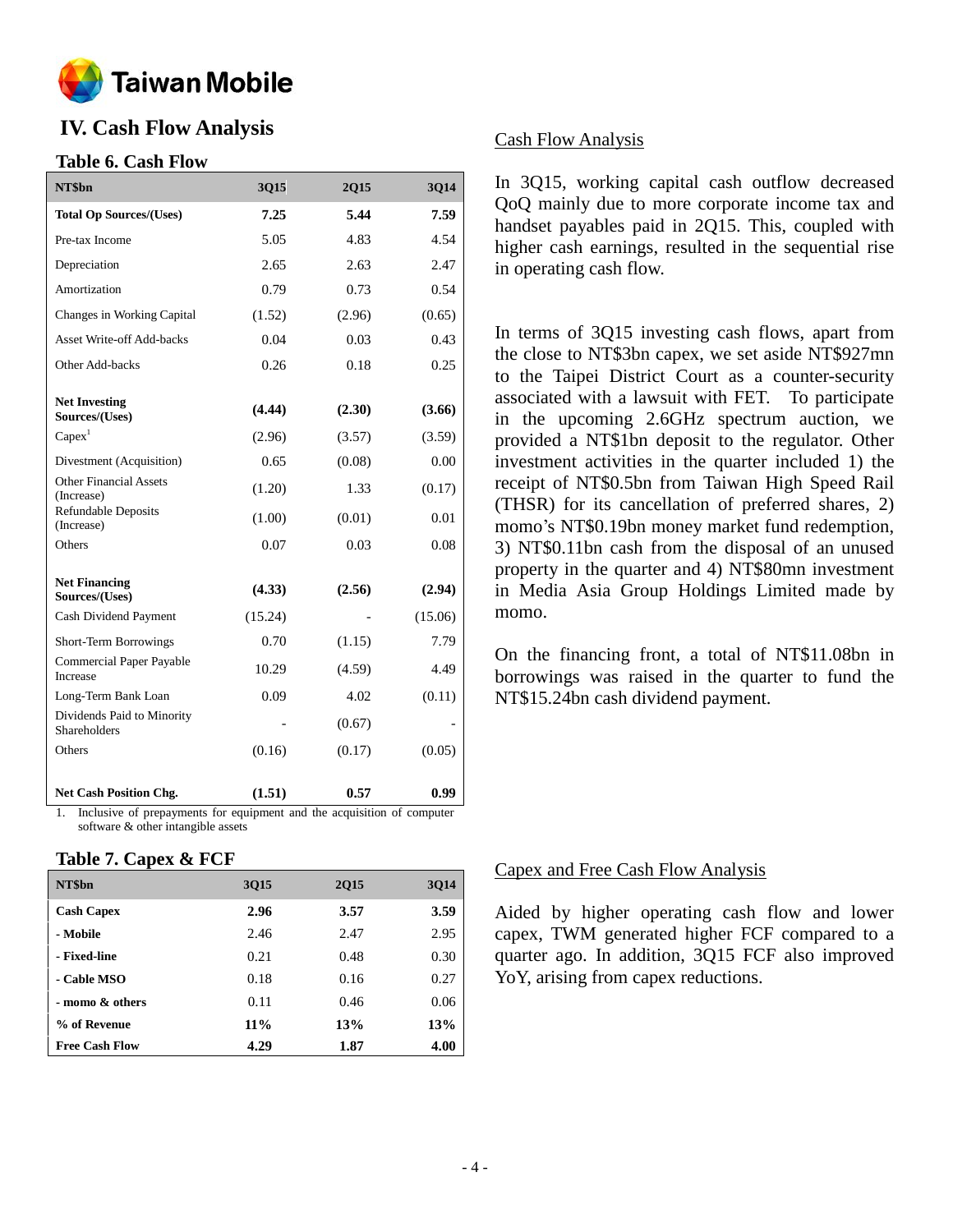

### **V. Balance Sheet Analysis**

### **Table 8. Balance Sheet**

| NT\$bn                          | <b>3Q15</b> | <b>2Q15</b> | <b>3Q14</b> |
|---------------------------------|-------------|-------------|-------------|
| <b>Total Assets</b>             | 154.87      | 156.51      | 146.66      |
| <b>Current Assets</b>           | 31.26       | 32.15       | 28.71       |
| - Cash & Cash Equivalents       | 7.28        | 8.79        | 6.99        |
| - Accounts Receivable           | 15.90       | 15.28       | 14.77       |
| - Inventories                   | 2.24        | 2.92        | 3.31        |
| - Short-Term Investment         | 1.06        | 1.70        | 0.94        |
| - Other Current Assets          | 4.79        | 3.46        | 2.70        |
| Non-current Assets              | 123.61      | 124.36      | 117.95      |
| - Long-Term Investment          | 4.59        | 5.18        | 2.51        |
| - Property and Equipment        | 47.85       | 48.05       | 47.24       |
| - Concession                    | 41.08       | 41.71       | 39.37       |
| - Other Non-current Assets      | 30.09       | 29.42       | 28.83       |
| <b>Liabilities</b>              | 93.26       | 98.53       | 89.41       |
| <b>Current Liabilities</b>      | 64.81       | 69.51       | 55.14       |
| - ST Debt                       | 13.35       | 12.65       | 20.17       |
| - Commercial Paper Payable      | 17.68       | 7.39        | 5.79        |
| - LT Borrowings due in one year | 11.34       | 11.21       | 2.21        |
| - Other Current Liabilities     | 22.44       | 38.26       | 26.97       |
| Non-current Liabilities         | 28.45       | 29.02       | 34.27       |
| - Long-Term Borrowings          | 23.40       | 23.44       | 28.98       |
| - Other Non-current Liabilities | 5.04        | 5.58        | 5.29        |
| <b>Shareholders' Equity</b>     | 61.62       | 57.98       | 57.25       |
| -Paid-in Capital                | 34.21       | 34.21       | 34.21       |
| -Capital Surplus                | 14.72       | 14.72       | 12.49       |
| -Legal Reserve                  | 23.04       | 23.04       | 21.54       |
| -Un-appropriated Earnings       | 2.77        | 2.77        | 4.83        |
| -Treasury Shares                | (29.72)     | (29.72)     | (31.08)     |
| -Non-controlling Interest       | 5.88        | 5.80        | 3.16        |
| -Retained Earnings & Others*    | 10.72       | 7.17        | 12.10       |

\* Including YTD profits and other equity items

### **Table 9. Ratios**

|                                   | <b>3Q15</b> | <b>2015</b> | 3014 |
|-----------------------------------|-------------|-------------|------|
| <b>Current Ratio</b>              | 48%         | 46%         | 52%  |
| <b>Interest Coverage (x)</b>      | 26.8        | 29.0        | 27.0 |
| <b>Net Debt (Cash) to Equity</b>  | 95%         | 79%         | 88%  |
| Net Debt $(Cash)$ to EBITDA $(x)$ | 1.78        | 1.40        | 1.61 |
| <b>ROE</b> (annualized)           | 30%         | 30%         | 28%  |
| <b>ROA</b> (annualized)           | 11%         | 10%         | 11%  |

### Assets

As of the end of 3Q15, cash balance remained at a healthy level of NT\$7.28bn after cash dividend payments.

The QoQ decrease in short-term investment was a function of disposing THSR's preferred shares, momo's redemption of its money market investment and momo's new investment in Media Asia Group Holdings Limited as explained in the previous section.

Other current assets rose QoQ and YoY due to the counter-security deposit and momo's increased time deposits following its rights issue in 4Q14, respectively.

Long-term investment decreased sequentially to reflect the mark-to-market value appraised on our equity investments in Ambit and THSR.

PP&E did not further grow as new addition in 4G equipment was smaller than the overall depreciation incurred for the quarter.

The YoY increase in concession was due to TWM's purchase of the 5MHz spectrum from Ambit in 1Q15.

### Liabilities & Shareholders' Equity

Gross debt balance rose to NT\$65.77bn mainly to finance the dividend payments in 3Q15.

Nonetheless, other current liabilities decreased QoQ due to the \$15.24bn cash dividend payments made in 3Q15.

### Ratio Analysis

Ratio of net debt to EBITDA increased in the quarter because of cash dividend payments. The ROE remained intact at 30%, supported by our high dividend payout policy.